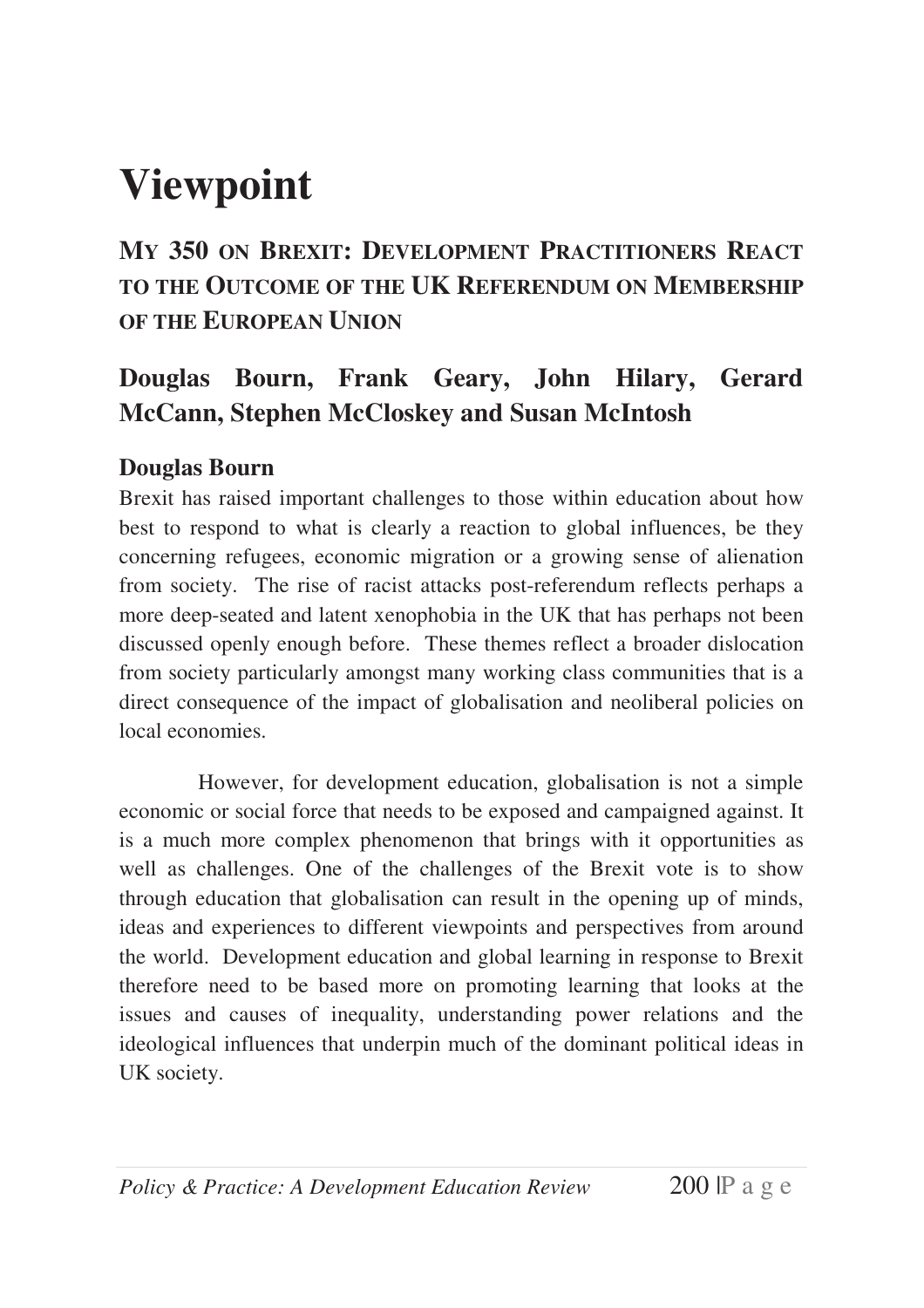Too often development educationalists have tended to respond to the challenges of globalisation by encouraging action against the influences of multinational companies and global forces. What this has done is to ignore the complex influences of globalisation and the conflating of globalisation with neoliberal forces. Whilst there is a danger of education being seen as the panacea for addressing these issues of racism and alienation, there is no doubt that formal education particularly through schools can play an important role in promoting approaches towards learning what globalisation means, why there is economic migration from East to Western Europe and also the broader undercurrents in British society regarding a sense of superiority over other cultures. Merely encouraging and promoting cultural awareness it is suggested here is not enough. What cannot be denied is that some have perceived Brexit as permission for intolerance and racism in society. This makes schools' role in promoting respect and mutual understanding that much harder.

**Douglas Bourn** is Director of the Development Education Research Centre at University College London Institute of Education (UCL-IOE) and author of *The Theory and Practice of Development Education* (2015).

# **Frank Geary**

Theresa May and the UK government have been repeating the mantra 'Brexit means Brexit', but no one seems capable or willing to define what Brexit actually means. One thing we can say is that for development education Brexit means uncertainty and a major challenge to our values.

Brexit is already creating uncertainty at the practical level of European Union programmes and funding calls. The European Commission's DEAR (Development Education and Awareness Raising) grants call closed on June 21st, two days before the UK voted to leave the EU. It is unlikely that Brexit will have an impact on UK organisations engaged in the current DEAR call, as the UK remains part of the EU until the British government invokes Article 50. There will certainly be an impact on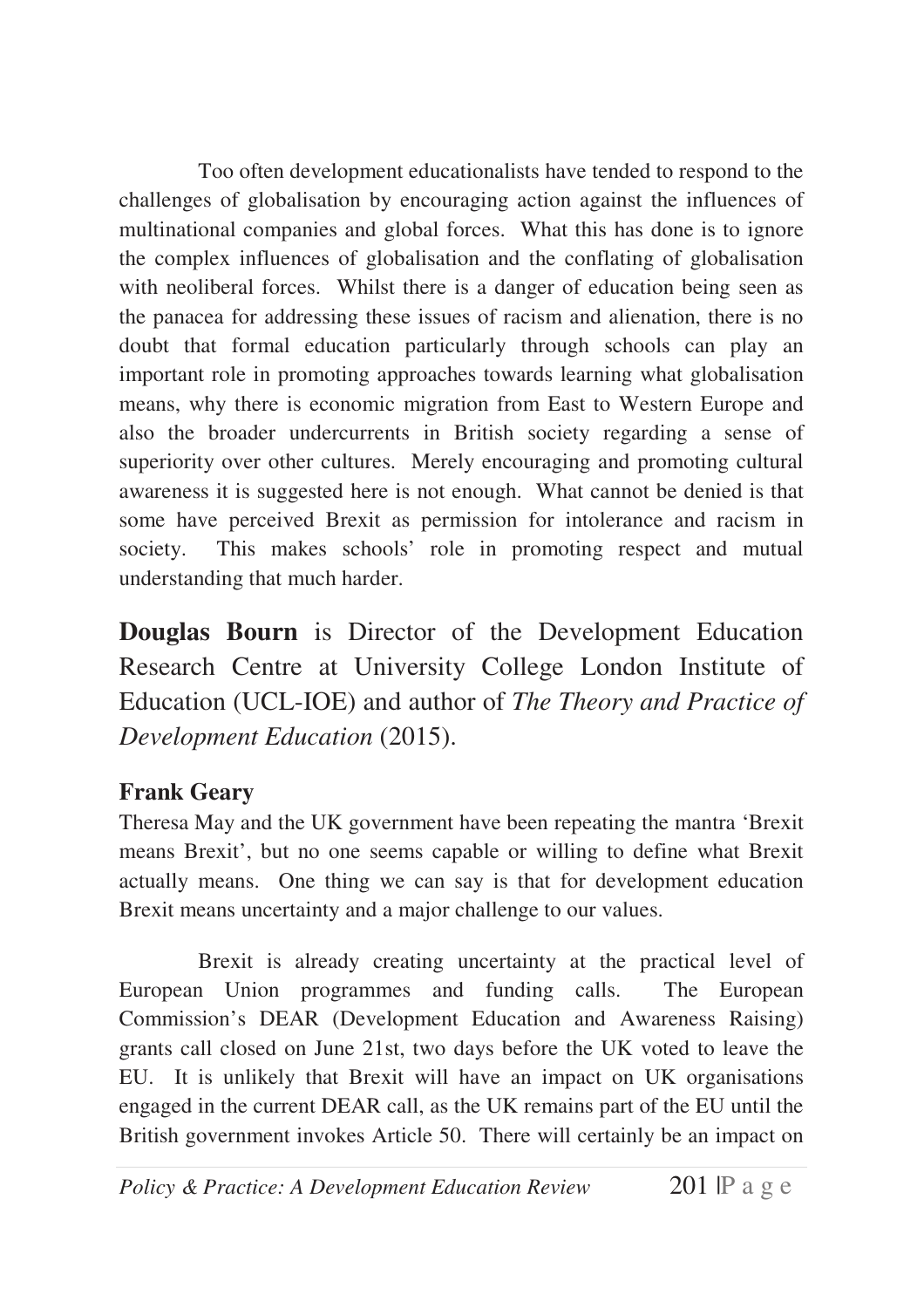UK organisation's ability to engage in future European partnership programmes as well as on EU policy and practice on DEAR, although what that impact will be remains uncertain while the status and meaning of Brexit remains unclear. Brexit means Brexit and we are all none the wiser.

More fundamentally, the Brexit vote is a major challenge to values that inform development education, in particular to ideas of global citizenship and universalism. In 2015 the Sustainable Development Goals and the Paris Accord saw an unprecedented multilateralism as global political processes that grappled with global political, economic, social and environmental issues. One year later, with Brexit and protectionist responses to migration in Europe, we are seeing the opposite. Whatever your views on the merits of the EU, Brexit is a decision to withdraw from the multilateralism of the European project. It is a challenge to the assumptions behind global citizenship and universalism, the idea that we are 'all in it together'. While some voters may have voted leave so that the UK would abandon a protectionist fortress Europe and exercise a more globally minded multilateralism, many others followed the isolationist rhetoric of Nigel Farage.

The Brexit campaign has mainstreamed and strengthened isolationist, protectionist and anti-immigrant rhetoric in the UK. Nigel Farage's anti-immigrant posters sit alongside the rhetoric of Donald Trump and the strong-man nationalism we're seeing in India, Philippines, Russia and across the world. These phenomena are a fundamental challenge to the values of development education. It is more important than ever for development education to be at these faultlines, addressing these challenges and creating spaces to air and explore these issues.

**Frank Geary** is the Director of the Irish Development Education Association (IDEA).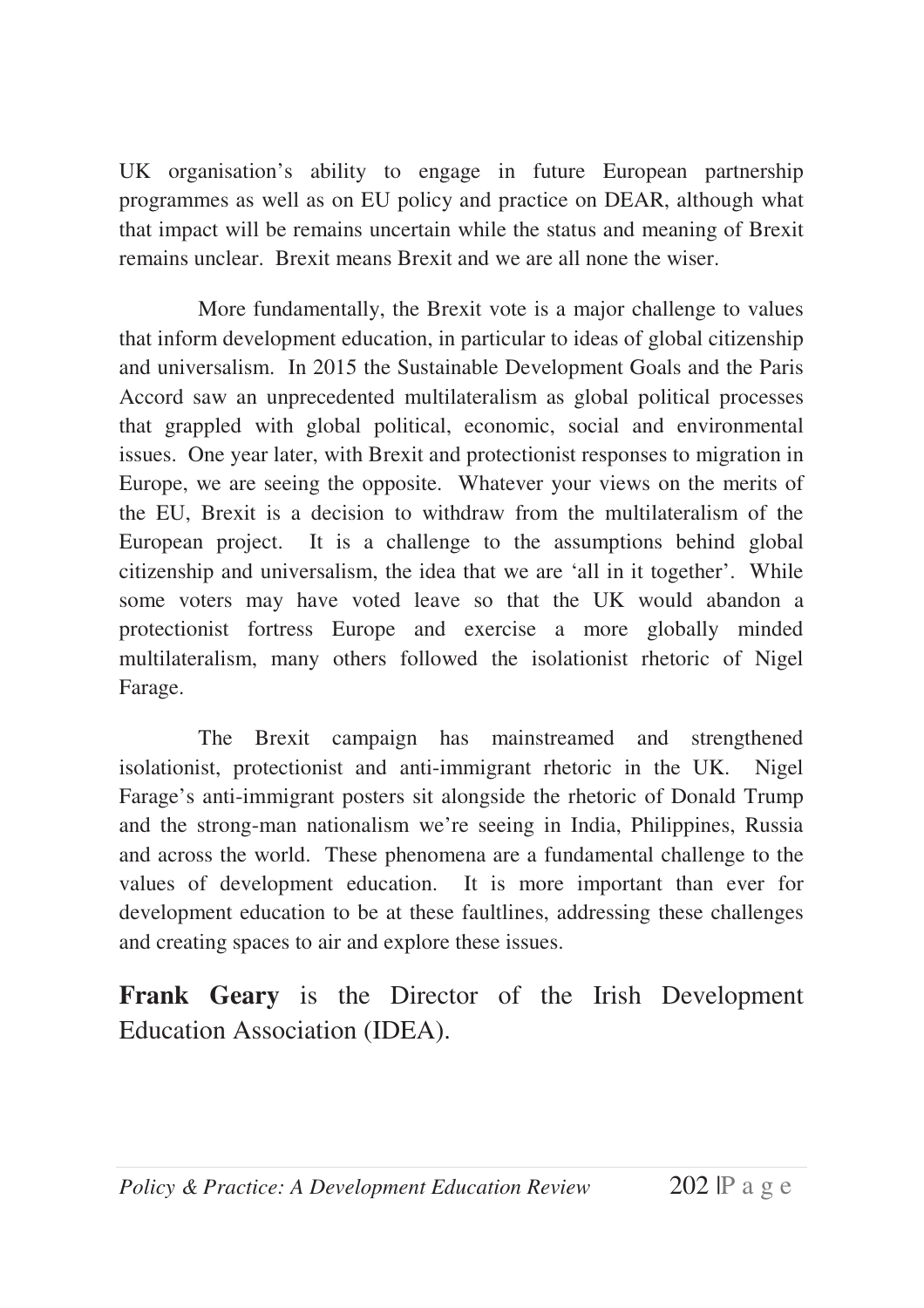# **John Hilary**

The British referendum decision to leave the EU offers an opportunity to rethink the principles on which we base our relations with the rest of the world. Do we wish to continue with the imperialist programme that has characterised European policy towards the global South for so many centuries? Or are we at last ready for a new approach? Since the adoption of the Global Europe strategy in 2006, the EU has openly committed itself to the most aggressive programme in its trade relations with other countries, relentlessly promoting the interests of transnational capital at the expense of labour, society and the environment. This agenda has made itself publicly known through the Transatlantic Trade and Investment Partnership (TTIP) under negotiation with the US. The fact that unelected EU bureaucrats have pursued TTIP in open defiance of public opposition was a standard complaint in every one of the debates that I took part in leading up to the referendum, and in comment pieces written on both sides.

Yet the TTIP agenda is not an aberration on the part of Brussels. It is the EU's standard programme for all peoples, seen in the Economic Partnership Agreements forced on African, Caribbean and Pacific island states, and also in the EU's other trade agreements with countries of the global South. The Leave vote means that the British people will no longer be party to EU trade agreements. Yet we knew that Brexit would bring us face to face with a UK political elite that has consistently championed the most extreme neoliberal positions on the European spectrum. We must ensure the British people's decision to reject the EU cannot be twisted into a mandate to pursue the EU's imperialist programme unilaterally.

The Leave vote was a rejection of the political caste. The fact that voters in many traditional Labour strongholds came out for Brexit must be seen as a call for a new kind of politics, here and overseas. Our task now is to help build the movement that turns this new politics into a progressive force for positive change.

**John Hilary** is Executive Director of War on Want.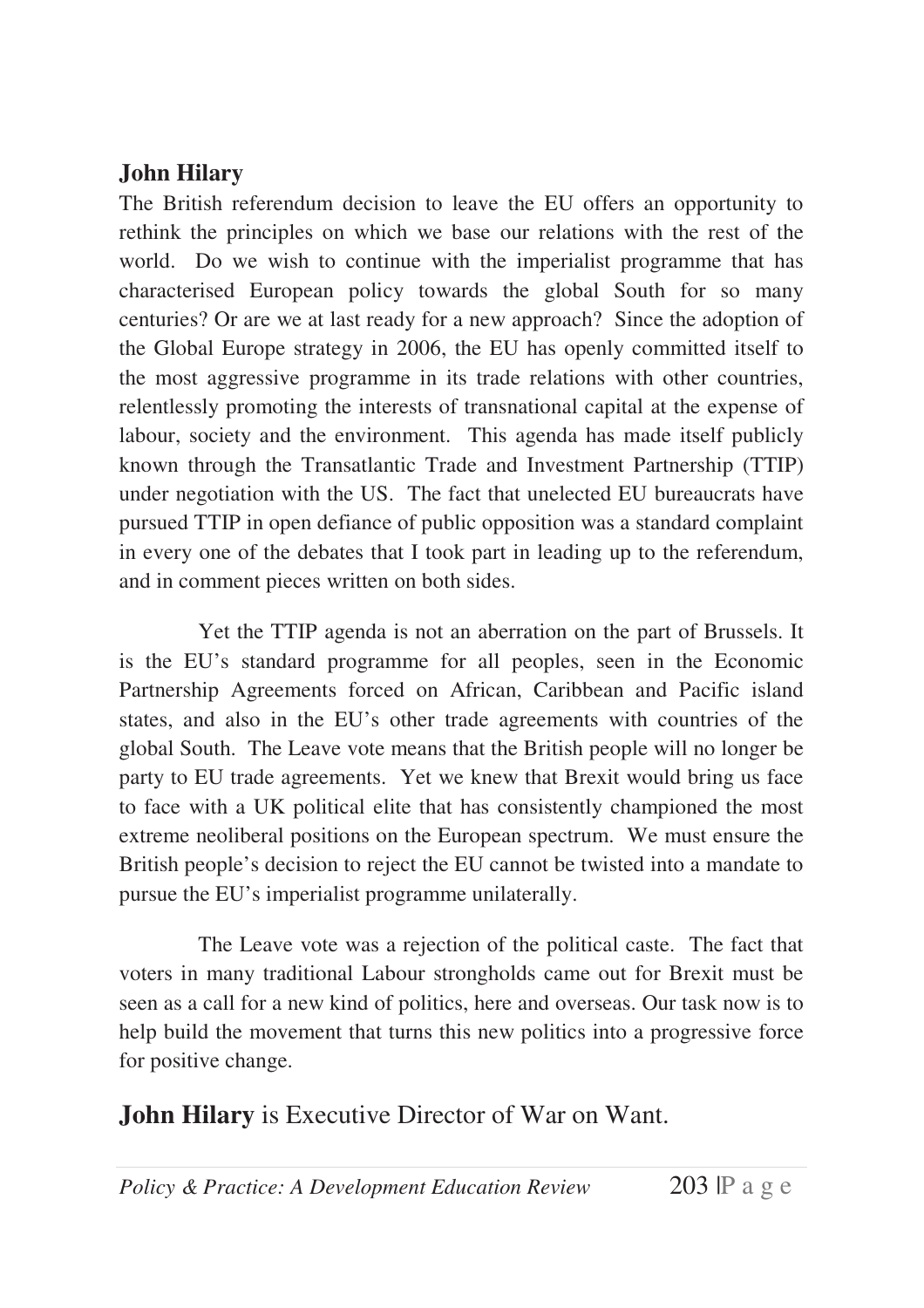#### **Gerard McCann**

With the UK set to leave the EU in or around 2020, the implications of this move for international cooperation and development policies are complex and extensive. At the time of the referendum on 23 June 2016, the EU was party to 1,139 bilateral and multilateral agreements with countries outside the twenty-eight member states. This included formal international agreements on trade, development, common foreign and security policies. The breakup of the EU means revision and renegotiation of key development policies such as the Economic Partnership Agreements, the Cotonou Treaty, the Consensus on Development and a bank of other significant transnational policy arrangements.

The UK's role in this architecture cannot be understated in that on accession to the European Economic Community in 1973 it had negotiated for development cooperation agreements that represented almost a third of the world, including overseas territories and former colonies. The Overseas Development Institute warned that the impact of Brexit for developing countries would be in the region of £3.1 billion in the first year. This contraction – if not mitigated – will effect trade, aid, developing markets, remittances and currency fluctuations. Indeed, £1.2 billion of the international aid budget from the UK per year is channelled through the offices of the EU. Will this be supplemented post 2020? Furthermore, the UK will, according to most financial analysts (Barclays, Bank of England, Morgan Stanley, Credit Suisse), go into recession in the period immediately after the exit.

The anticipated 10 percent drop in the UK's Gross Domestic Product (GDP) will reverberate across the developing world. Risks are anticipated for former colonies, Commonwealth countries and overseas territories and include: exports from developing countries to the UK going down, commodity prices falling, wage depression, tourism dropping, infrastructure projects reducing, UK agri-food protectionism, investments being constrained and, as mentioned, with the pound falling in value, remittances to the developing countries being worth less. Problematically,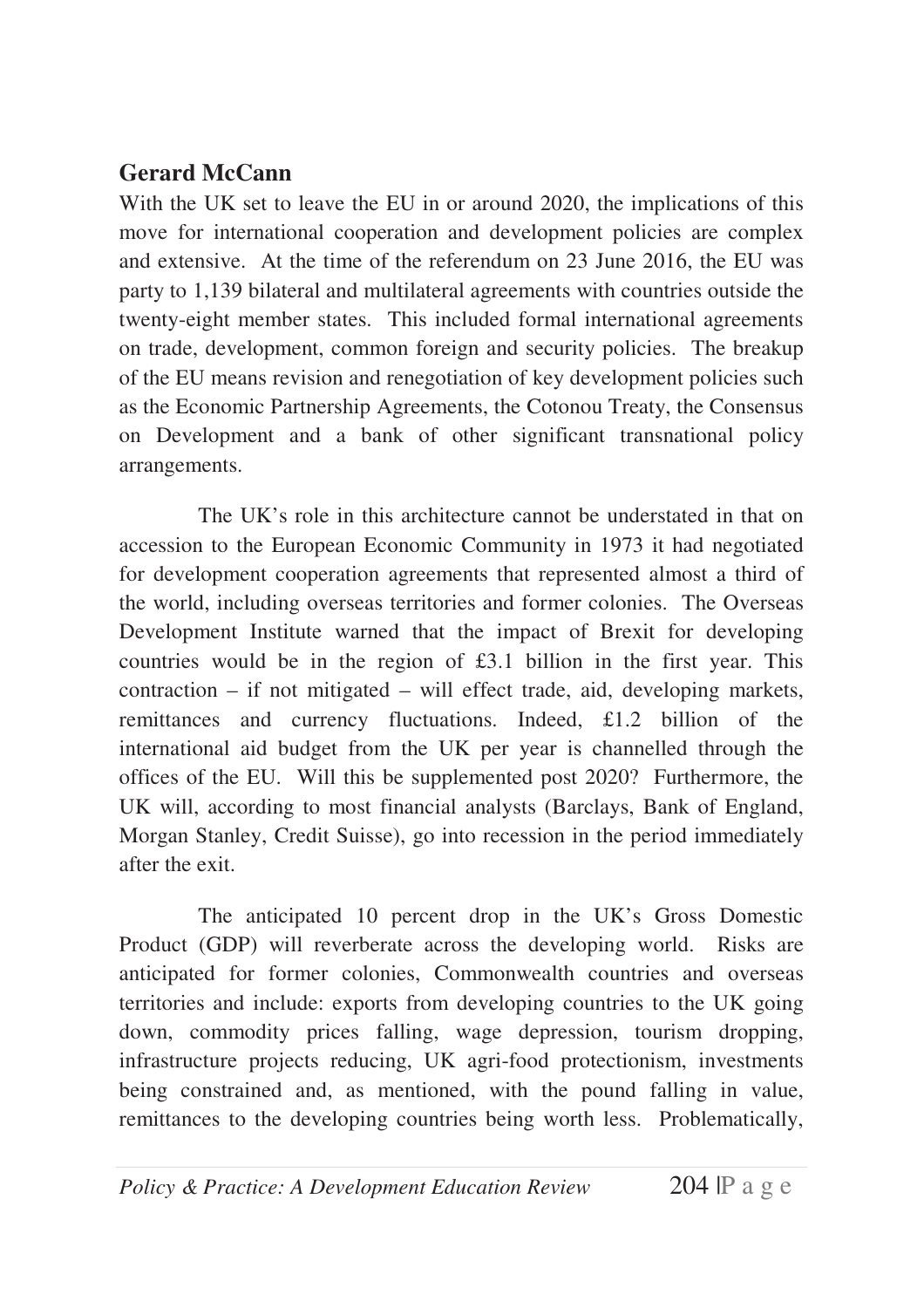the most controversial aspect of post-EU Britain will be that of a migration policy which could collapse into a racially constructed mechanism to restrict movement to and from developing countries. International cooperation and development policies will invariably be impacted by Brexit. The countries involved and development agencies have a lot to get lobbying for over the next three years.

**Gerard McCann** is a senior lecturer in International Studies at St. Mary's University College, Queen's University Belfast.

# **Stephen McCloskey**

The economist Paul Mason argued that: 'The Brexit vote was an insurrectionary protest against neoliberalism, globalism and cultural contempt'. Perhaps, but it certainly reflected a deeply divided society along class, cultural and geographical lines; divisions accentuated by the post-2008 austerity politics that have largely targeted vulnerable communities and sectors of society. Brexit could, therefore, be viewed as further evidence of a growing chasm between the lived experiences of a state-neglected and increasingly alienated working class and the NGO sector which they no longer regard as a positive part of their lives. Concepts that are championed by international NGOs such as global citizenship and interdependence were, if anything, negatively configured in the Brexit debate suggesting that they are now largely disconnected from 'leave' communities.

A Charity Commission research report published recently suggests that overall public confidence and trust in charities has fallen to 5.7 (from 6.7 in 2015) out of ten. Overall, respondents said that they are more likely to trust small charities (57 percent) over large ones (34 percent) and charities that operate in the UK (61 percent) over those that operate internationally (31 percent). These are worrying conclusions for international NGOs and perhaps signal that the public regard the international non-governmental sector as part of the same institutional elite against which they were rebelling in the referendum vote.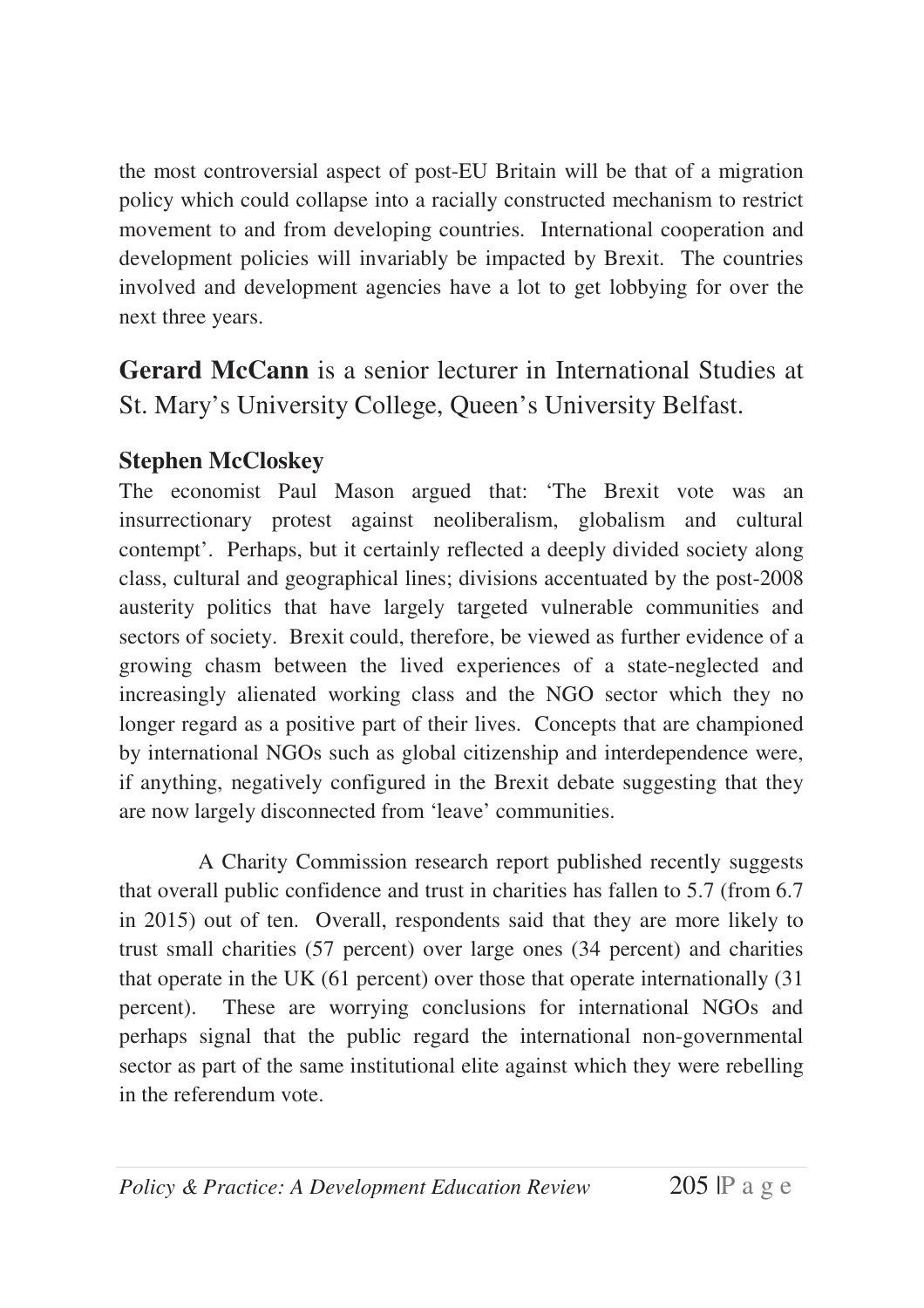Reflecting on Brexit, Oxfam's Duncan Green asked: 'Would it be better to pull back from the day to day trench warfare of Whitehall and go long term, working with youth, investing more in development education, working on public attitudes to race and 'Otherness'?' There can only be one answer to this question if the international development sector is to reclaim lost credibility and relevance in the communities that voted leave. Many leading international NGOs walked away from development education in the late 1990s and abandoned the kind of coalface global learning so clearly needed today. Why then be surprised at wholesale consumption in leave communities of stereotypes about migration and the global South? The international development NGOs need to re-embrace development education and support delivery in poor communities that should, after all, be their core constituency.

**Stephen McCloskey** is Director of the Centre for Global Education, Belfast.

# **Susan McIntosh**

The shockwaves of the UK vote are still reverberating, but a key question still remains why did so many in the UK wish to leave the European Union whilst Scotland is being dragged kicking and screaming from it! What was the difference? My view is that education made the difference. Not just in schools (in fact not nearly enough in schools) but in communities up and down the country, at bus stops, in shops and in pubs, in fact anywhere people came into contact with each other. Scotland's referendum on membership of the UK union in 2014 was called a full eighteen months before the actual poll, in contrast to the European referendum which was called with only four months' notice. The UK referendum allowed for arguments to be developed and the case for and against to be fully debated. The grassroots movement which grew during the campaign, particularly on the 'Yes' side was unprecedented in modern Scotland.

This political awakening resulted in a growing dissatisfaction with the established political class and the two party rule which had prevailed for